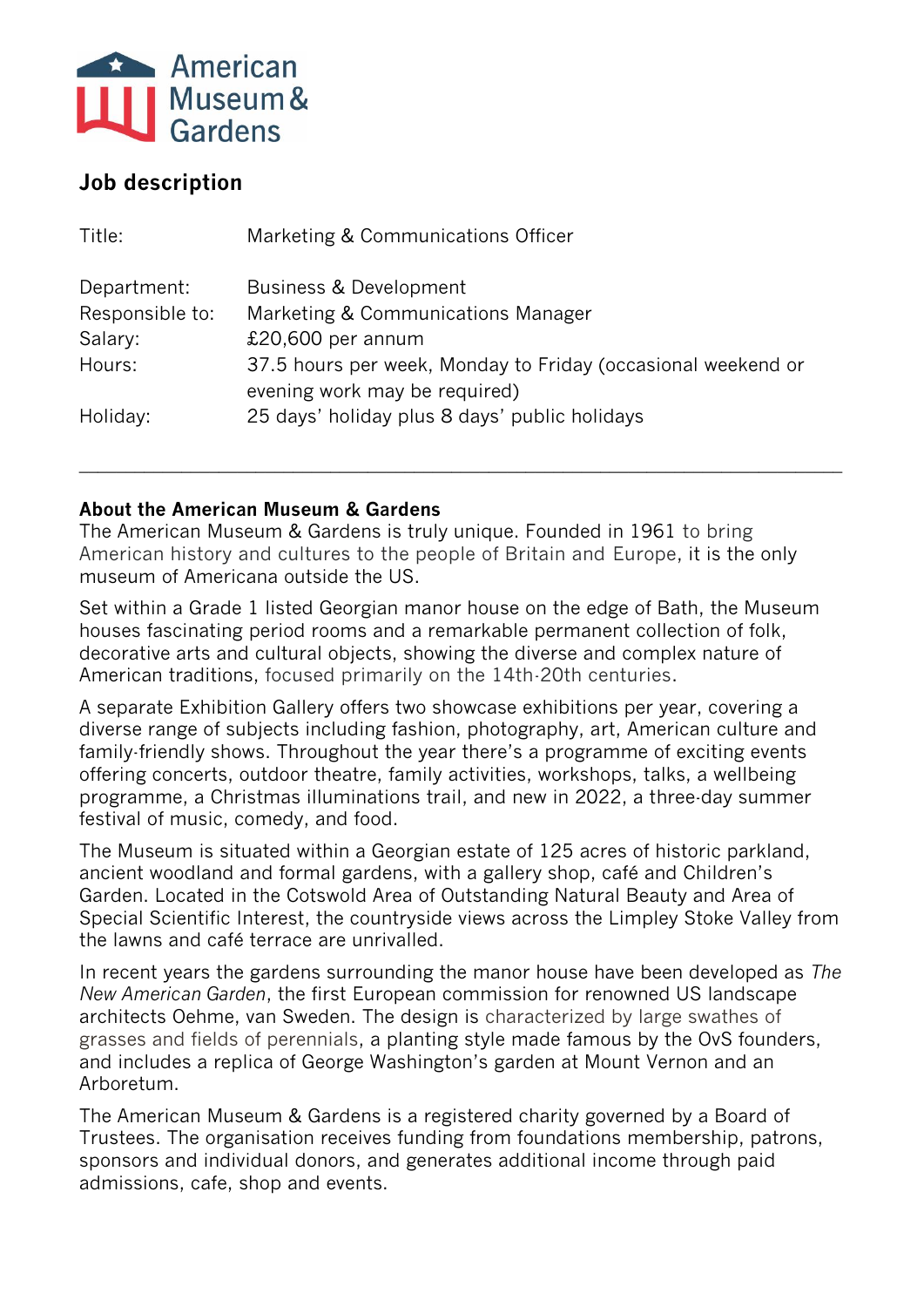

#### **About the role**

The Marketing & Communications Officer role will support marketing and PR across all Museum activities, reporting to the Marketing & Communications Manager.

## **Press & Marketing**

- Providing press & Marketing support for events, exhibitions, lectures and other activities at the museum
- Sending images and press information to media
- Responding to general media enquiries, and proactively seeking opportunities for editorial coverage
- Drafting press release and marketing copy
- Coordinating photography for events and exhibitions
- Lead on installation and regular checking and keeping onsite marketing materials up to date
- Organise the distribution of marketing materials

# **Social Media**

- Working with the Marketing and communications manager to develop social media content
- Content creation (photography, film, editing skills and social media knowledge would be a bonus)
- Identification of suitable imagery
- Scheduling posts across social media platforms
- Responding to social media enquiries (on a duty rota shared with the Marketing & Communications Manager
- Editing the website
- Building and editing marketing newsletters

Job activities may vary and evolve over time to meet business needs.

#### **Other**

- Promote and support the charitable aims of the organisation
- Take positive action to promote Equal Opportunities in all aspects of the organisation
- Agree to abide by organisational policies such as Health and Safety, Safeguarding etc.
- Maintain confidentiality in all areas relating to the organisation
- Maximise income and minimise expenditure whenever possible
- Undertake any other duties appropriate to this role
- To be flexible and to undertake any other reasonable duties